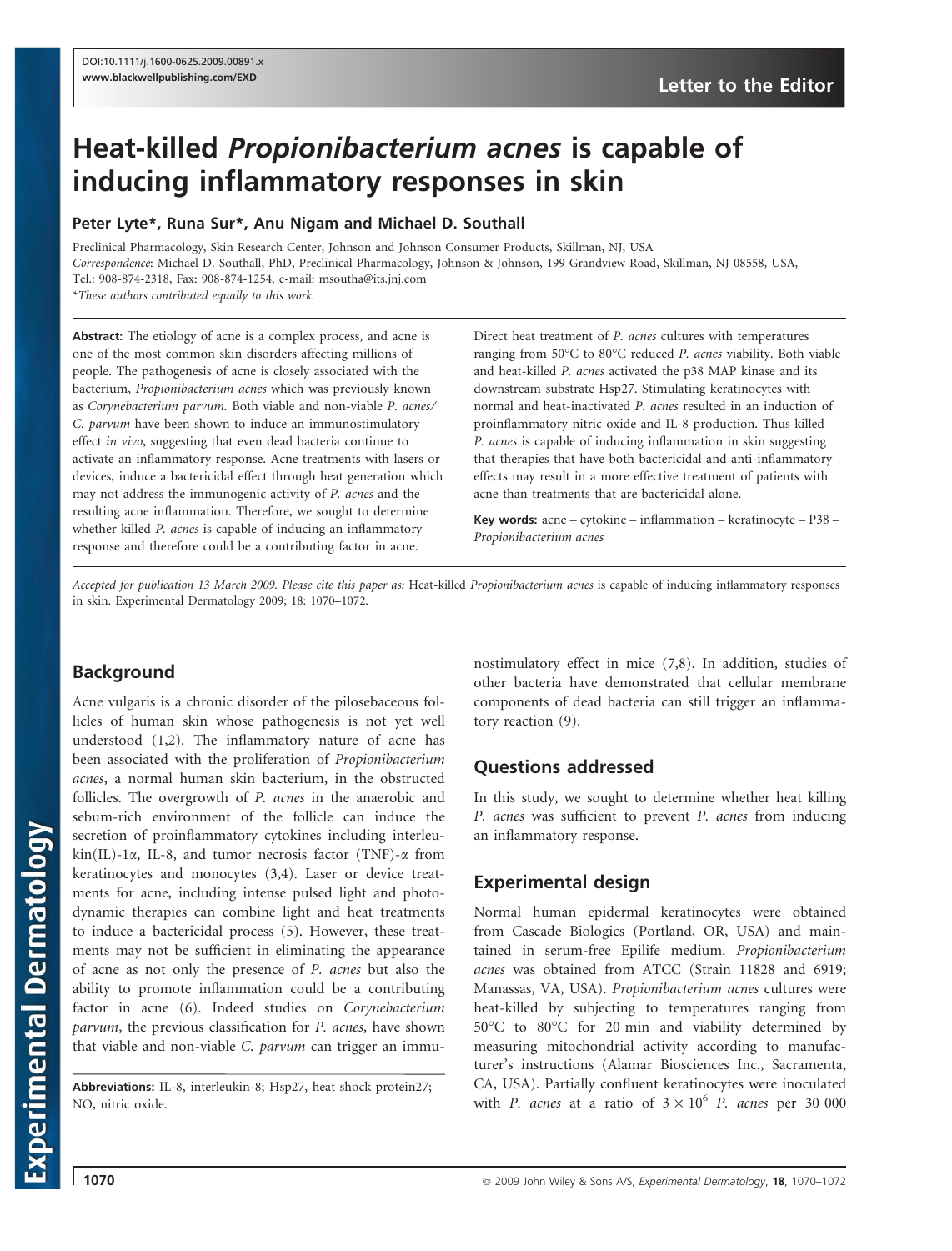keratinocytes. Nitric oxide production from keratinocytes was measured using the Greiss assay system (Promega Corporation, Madison, WI, USA). IL-8 production from keratinocytes was measured using the Luminex kit (10). Student's *t*-test was used for comparisons between treatment groups with a value of  $P < 0.05$  considered significant. Western blotting (10) was used to study the activation of p38 MAP kinase and Hsp27.

### Results

Direct heat treatment of *P. acnes* with temperatures ranging from 50°C to 80°C was found to produce a temperaturedependent loss of viability. The viability of room temperature, 50°C heat-treated, 70°C heat-treated and 80°C heat-treated *P. acnes* was 74%, 31%, 3.37% and 0.09% respectively (Fig. 1a). We next examined whether heatkilled *P. acnes* was capable of inducing inflammatory signalling. We found that both viable and heat-killed *P. acnes* activated p38 MAP kinase and its downstream substrate Hsp27 (Fig. 1b). Blots were reprobed with p38 and Hsp27 antibodies to account for equal protein loading. We next examined the potential of heat-killed *P. acnes* to induce the release of proinflammatory mediators from keratinocytes. Stimulating keratinocytes with viable and heat-killed (50°C



Figure 1. (a) Propionibacterium acnes was either left untreated or treated with heat at the indicated temperatures. Cell viability was determined by the alamar blue assay. (b) Keratinocytes were serum starved for 24 h followed by treatment with P. acnes left at room temperature (RT) or heated at 50°C or 70°C for 15 min. Whole cell extracts (20  $\mu$ g of protein) were subjected to western blotting and probed with phospho-p38, phospho-Hsp27, p38 and Hsp27 antibodies. Untreated (UT) lane did not get any P. acnes treatment. (c) Nitric oxide production or (d) IL-8 production was measured from keratinocytes UT or treated with viable (RT) or heat inactivated (50°C and 70°C) P. acnes for 24 h. Data are representative of one of three separate experiments.  $*P < 0.05$  compared with keratinocytes treated with viable P. acnes.

and 70°C) P. acnes resulted in a significant induction of nitric oxide production (Fig. 1c). Similarly, stimulating keratinocytes with viable and heat-killed *P. acnes* resulted in a significant proinflammatory IL-8 release (Fig. 1d), which was only reduced by  $0.63\%$  and  $26\%$  in the  $50^{\circ}$ C and 70°C heat-killed *P. acnes* respectively compared with viable bacteria. Thus, heat-killed *P. acnes* induces significant inflammatory responses similar to viable *P. acnes.*

#### Conclusions

Our results demonstrate that viable and heat-killed *P. acnes* are capable of inducing inflammatory responses in keratinocytes. In the previous work, non-viable *P. acnes* has been used on mice (11–13) and humans (14) and has successfully induced immunostimulatory responses and killed *P. acnes* adjuvant has been used as an immunological stimulant in veterinary medicine (15). Recent reports have suggested that *P. acnes* may induce inflammation through activation of the toll-like receptors (TLRs), especially TLR2 and TLR4, which are expressed on keratinocytes (16). Activation of TLR2 and TLR4 has been shown to stimulate the release of proinflammatory cytokines such as IL-1a, IL-6, IL-8 and TNF- $\alpha$  (16). Interleukin-8 is a potent neutrophil chemotactic factor and this *P. acnes*-induced IL-8 secretion may be a primary factor in the inflammatory response seen in some forms of acne (17). Although the antigenic component of *P. acnes* has not been fully identified, a peptidoglycan-polysaccharide found in the bacterial cell wall of *P. acnes* was found to induce TLR2 and TLR4 expression in human keratinocytes (4). Indeed lipopolysaccharide from *Escherichia coli* has been found to activate TLR4 on keratinocytes (9). Thus bacterial protein fragments, independent of the presence of viable bacteria can activate TLRs and initiate inflammation. Our findings contrast with an earlier study that showed that non-viable *P. acnes* did not induce cytokine production from keratinocytes (18); however, in those studies formaldehyde was used to kill the bacteria, which may have denatured the surface epitopes of *P. acnes* leading to inactivity of the killed bacteria. Taken together these results are consistent with our observations that killed *P. acnes*, or possibly membrane components of *P. acnes*, are capable of inducing inflammatory responses.

Several recent reports have revealed the existence of different phylogenetic groups amongst *P. acnes* demonstrating their heterogeneity (19–21). Adding to the complexity, isolates belonging to different phylogenetic groups can induce distinct gene expression profiles (17,22,23). To confirm that the effect we observed was not limited to a single strain of *P. acnes*, we performed similar experiments with another strain of *P. acnes* (ATCC 6919) and obtained identical results in terms of stimulation of IL-8 release from keratinocytes (data not shown).